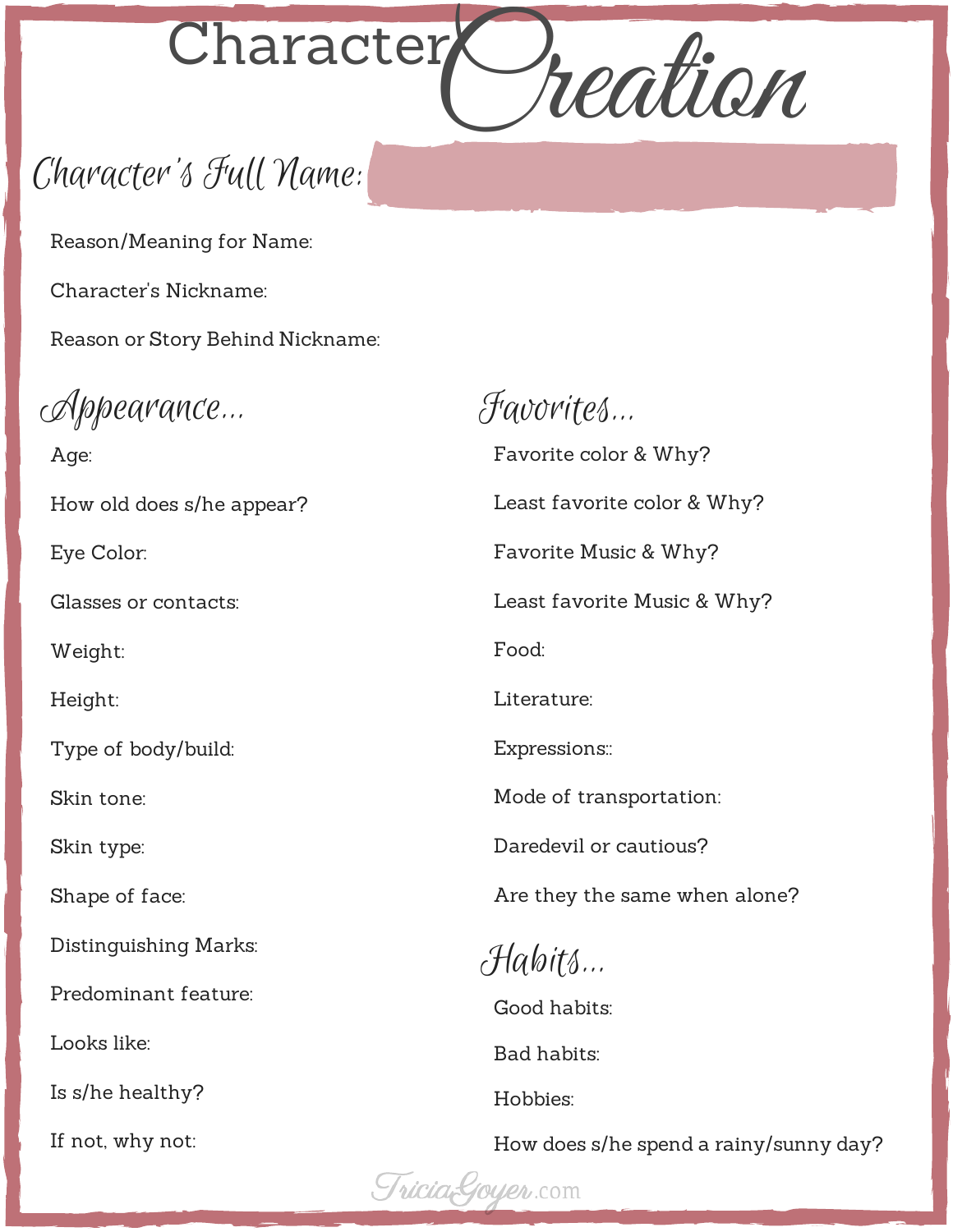

Background...

Hometown:

Type of childhood:

First memory:

Most important childhood event

that still affects him/her:

Why?

Education:

Religion:

Finances:

Personality...

Greatest source of strength:: Greatest source of weakness:: Character's soft spot: Is this soft spot obvious to others? If not, how does character hide it? Biggest vulnerability:

Family...

Mother's Name & Relationship: Father's Name & Relationship: Siblings - How many? Birth order: Relationship with each: Children of siblings? Extended family?

Close? Why or why not?

Attitude...

Most at ease when: Ill at ease when: Priorities: Philosophy: How s/he feels about self: Past failures and embarassments? If granted one wish, what would it be? Why?

Tricia<sub>c</sub>Goyer.com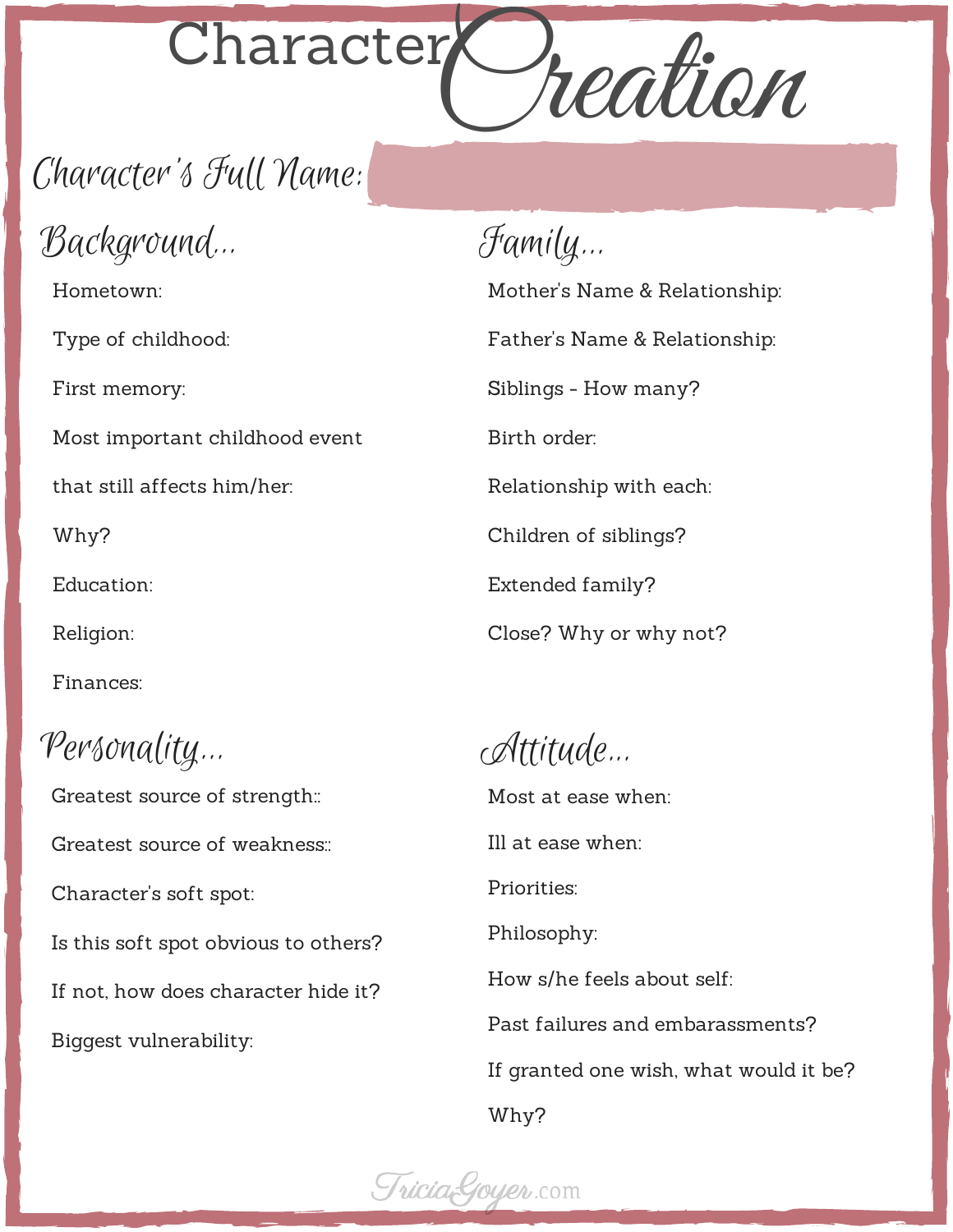

# Traits...

Optimist or pessimist: Why?

Introvert or extrovert: Why?

Drives and motivations:

Talents:

Extremely skilled at:

Extremely unskilled at:

Good characteristics:

Character flaws:

Mannerisms:

Peculiarities:

Biggest regret:

Minor regrets:

Biggest accomplishment:

Minor accomplishments:

Character's darkest secret:

Does anyone else know?

If yes, did character tell them?

If no, how did they find out?

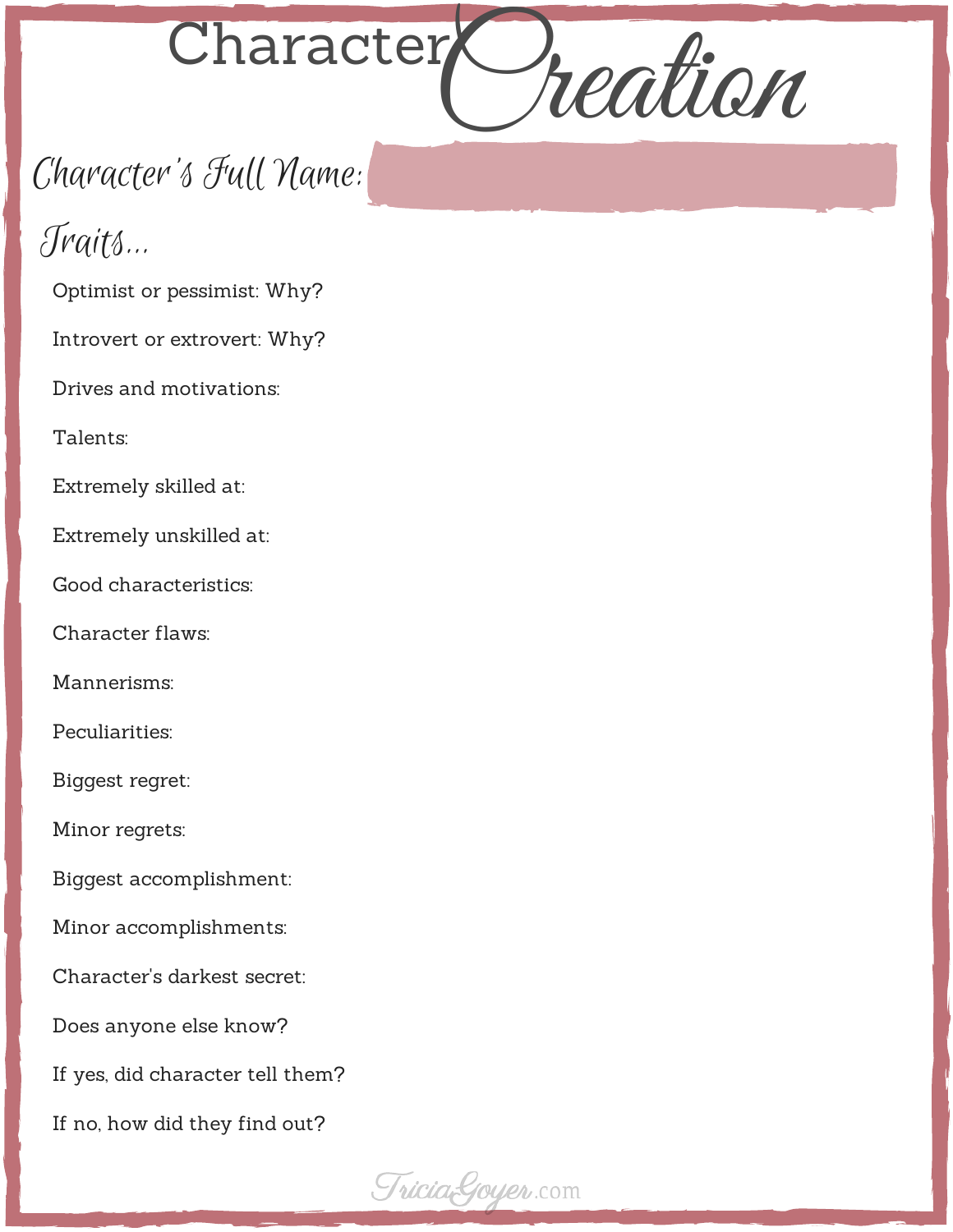

Self-Perception...

One word s/he'd use to describe self:

One paragraph description s/he'd describe self:

What does s/he consider best physical characteristic?

What does CHARACTER consider worst physical characteristic?

Are these realistic assessments?

If not, why not?

How CHARACTER thinks others perceive him/her:

What four things would CHARACTER most

like to change about self?

- 1. 2. 3.
- 4.

If changes were made, would character be

happy?

If not, why not?

Tricia<sub>c</sub>Goyer.com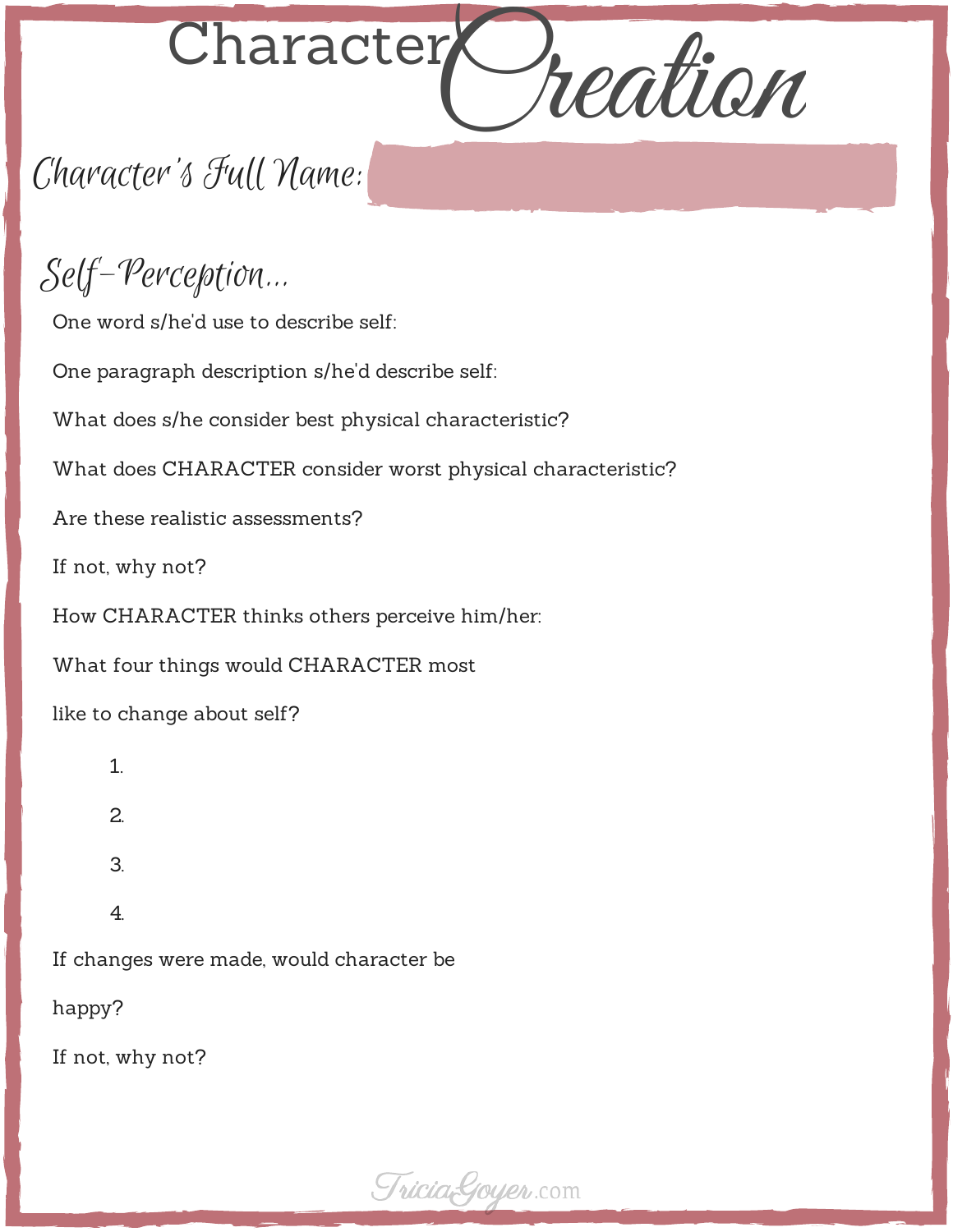

Interrelation with Others... How does character relate to others? How is s/he perceived by... Strangers? Friends? Wife/Husband/Lover? Hero/Heroine? How does character view hero/heroine? First impression & Why? What happens to change this perception? What do family/friends like most about character? What do family/friends like least about character? Goals... Immediate goals:

Long range goals:

How does character plan to accomplish these goals?

How will other characters be affected?

Tricia<sub>c</sub>Goyer.com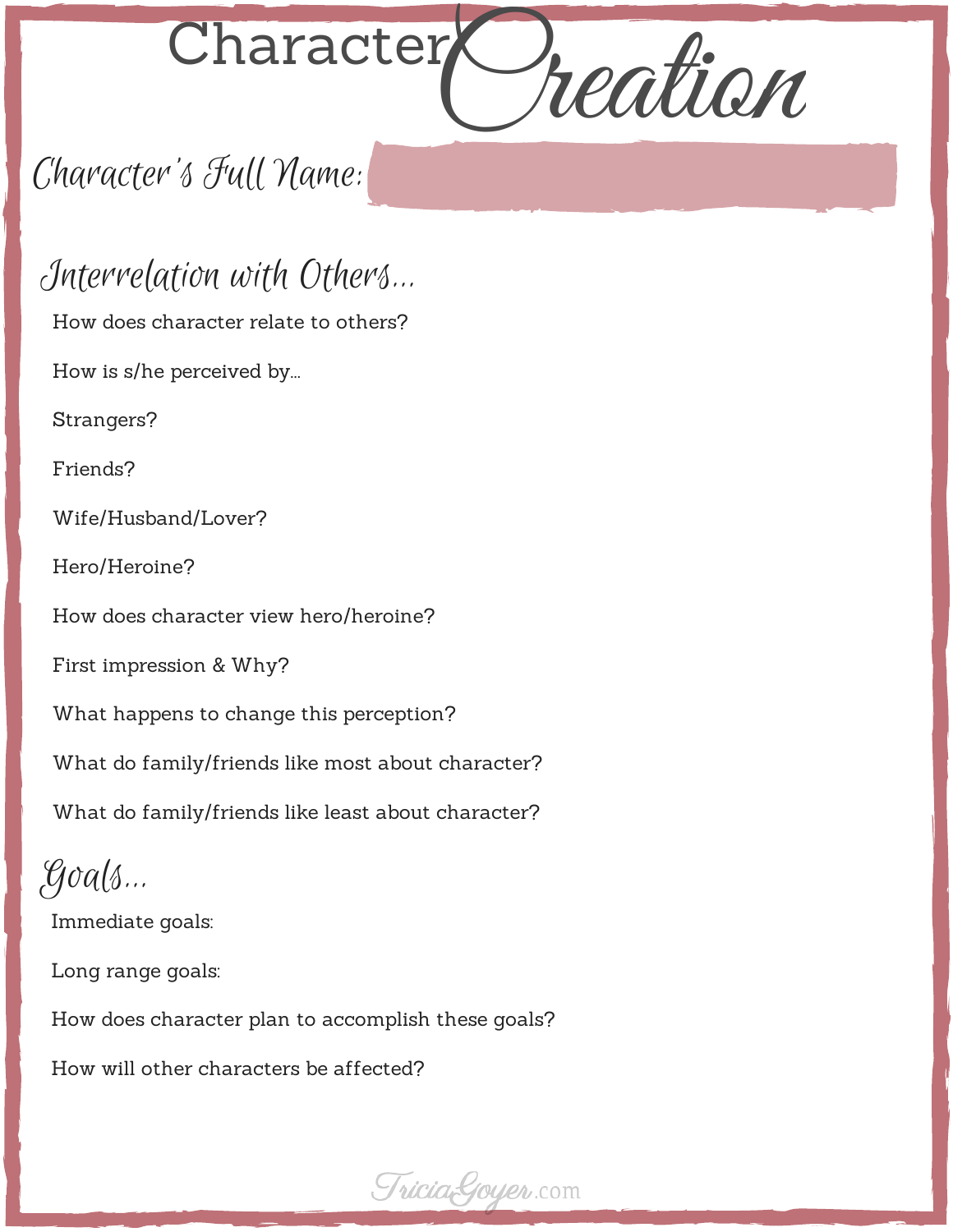

Problems & Crisis...

How does character react in a crisis?

How does character face problems?

Kinds of problems character usually runs into:

How does character react to *new* problems?

How does character react to change?

Why does s/he have this problem/crisis?

How will s/he react to this problem?

Will facing the problem change him/her in any way?

Tricia<sub>c</sub>Goyer.com